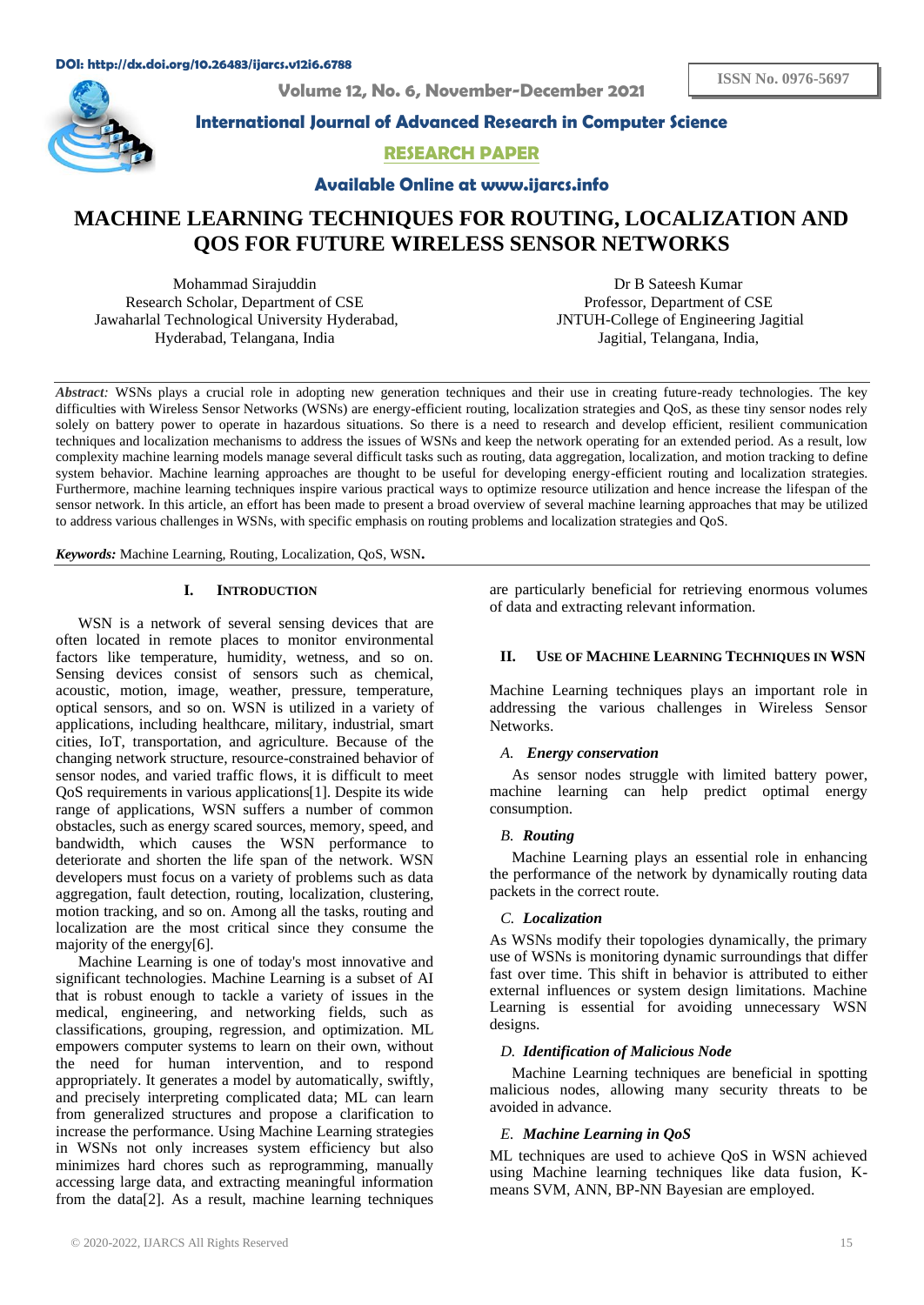#### *F. Collaboration with Other Technologies*

Because of the increased need for WSN applications, WSNs must be integrated with IoT, Artificial Intelligence, Cloud computing, machine to machine (M2M) connections, and other technologies. As a result, intelligent decisionmaking systems based on Machine Learning approaches must be created.

## **III. MACHINE LEARNING-BASED ROUTING IN WSN**

This section explores several machine learning techniques for routing WSNs. The primary difficulties in WSN include collecting sensed information, extracting relevant information from the obtained data, processing the data, sending the data to the BS. As a result, one of the essential design goals of WSNs is energy conservation, and routing protocols are the most well-known methods for energy conservation. Using machine learning techniques in routing allows you to analyze a large quantity of data in less time and with more accuracy[7], benefits of ML-Based Routing:

- ML minimizes routing complexity and meets OoS criteria by utilizing basic computational algorithms and classifiers.
- Because of environmental changes, ML does not require reprogramming.
- In routing, ML also aids in the selection of the appropriate number of cluster heads**.**
- ML also minimizes packet overhead and latency.

#### *A. Artificial Neural Network based routing*

 The ANN model is inspired by the neurons of the human brain. ANN is concerned with the processing of vast amounts of data in order to provide reliable results. ANN was utilized for training routing algorithms utilizing different factors such as sensor node distance, CHs, residual energy, wider nodes, and base station[3]. Backpropagation neural networks are particularly beneficial for selecting certain dependable CHs in WSNs that remain energy consumption and avoid data loss. ANN employs two types of learning processes. The first supports the principle of self-learning, whereas the second corresponds to the notion of corrective learning. The most common ANN model is the Self-Organizing Map (SOM), a self-learning model that does not require human involvement throughout the learning process. It should have minimal knowledge of the physical properties of the input data and use a neural network to construct effective topologies in WSNs. These Efficient topologies facilitate routing and efficiently minimize energy consumption in WSNs.





#### *B. Reinforcement Learning Based Routing*

 Q-learning, a reinforcement learning method, solves multicast routing difficulties in wireless sensor networks by allocating dependable resources. In Reinforcement learning, the sensor node energy and latency are utilized as measurements to build the learning reward function, which effectively enhances routing protocol performance. Q-Probabilistic Routing (Q-PR) uses reinforcement learning and a Bayesian decision model to determine optimal pathways by learning from prior routing[8]. CHs in WSNs that remain energy consumption and avoid data loss.



Figure 3.2 Reinforcement Learning

#### *C. Genetic Algorithm based routing*

 The Genetic Algorithm is a bio-inspired algorithm that works on the idea of natural selection, in which the fittest individuals are chosen to create offspring for the following generation. GA employs the following biological operators to produce new offspring[6].

- Selection operator
- Crossover operator
- Mutation operator



Figure 3.3 Genetic Algorithm Operators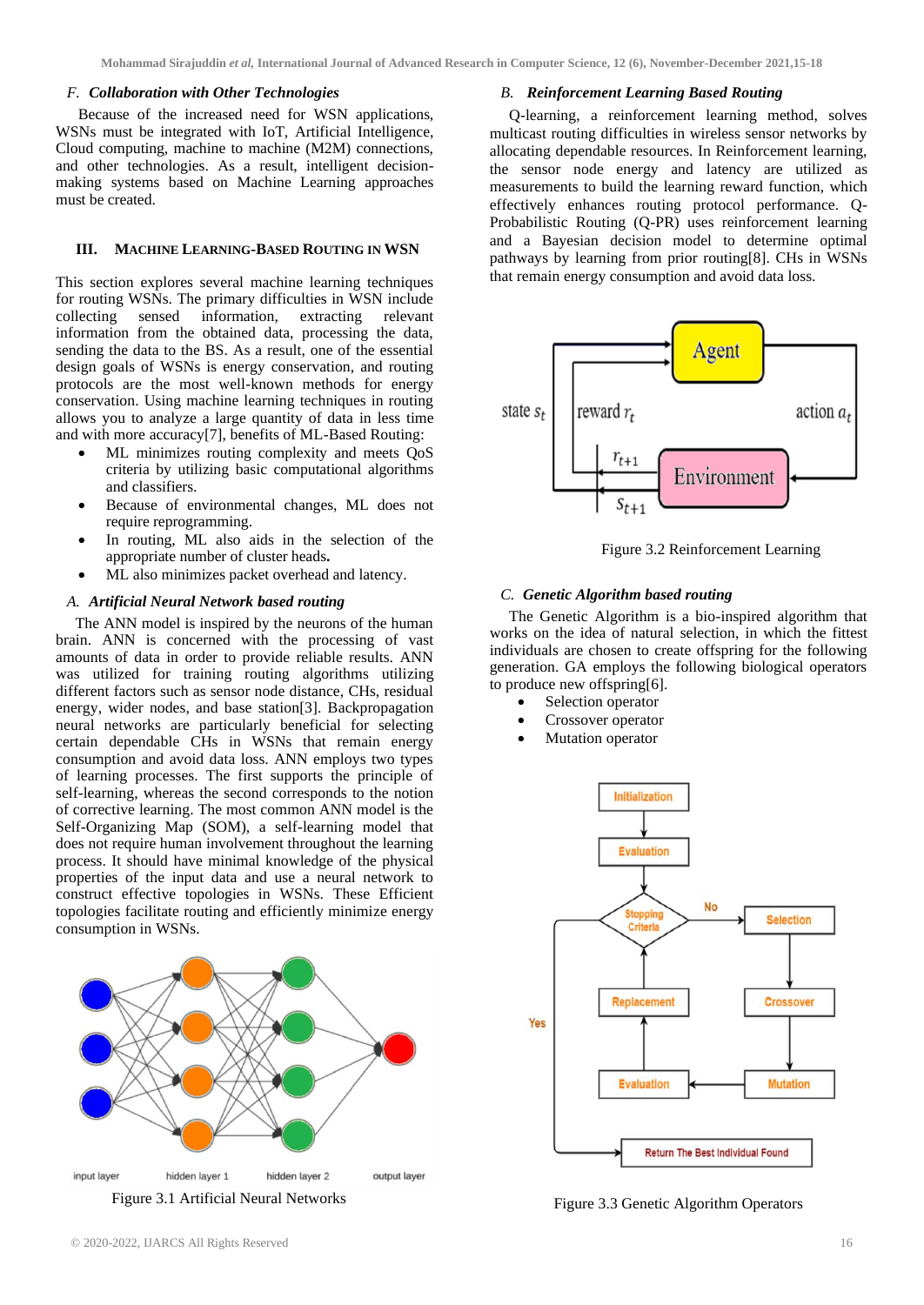The Genetic Algorithm (GA) is utilized to solve WSN routing difficulties. GA is used to cluster non-uniformly dispersed nodes and pick cluster heads (CHs) among the clusters. When a cluster's geographic position changes or a cluster head fails, the technique may be used to reorganize the clusters and cluster heads[6]. The Genetic Algorithm is also used to increase energy efficiency by optimizing the operating environment. The fitness function of a GA-based approach is determined based on two key characteristics, distance and energy, and is used to extend the life of a wireless sensor network**.**

## *D. Fuzzy Logic-based routing*

Instead of true or false, fuzzy logic computing is intended to forecast the degree of truth. Fuzzy Logic has four components for predicting system output. Fuzzifiers, Fuzzy Rules, Fuzzy Inference Systems, and De-fuzzifications are examples of these[7]. In the WSN, The routing of a dynamic base station is more complicated than that of a static base station. Compared to a static base station, the fuzzy controller improves the energy consumption necessary for node movement, CH selection, and load balancing. As a consequence, the network's lifetime is increased. The fuzzy C means clustering is used to divide nodes into clusters and to pick CH.

#### **IV. MACHINE LEARNING TECHNIQUES FOR LOCALIZATION IN WSN**

As the most significant component of sensor networks, station localization is critical in assessing the quality and usefulness of the data acquired by the sensors. Localized sensors are also required for effective network administration. ML techniques may be used to appropriately organize the anchor nodes. In sensing devices, ML algorithms are used to construct groups, and each grouping may be produced individually if the sensor node organizes quickly[8].

#### *A. Bayesian Node Localization*

 In WSN, Bayesian learning employs a few anchor nodes for localization. For getting closer to the posterior likelihood, this approach predicts samples from likelihoods. This technique is well-suited for localizing huge networks, such as those made up of thousands of sensor nodes. The basic concept of utilizing the Bayesian method to localize is interesting since it can deal with insufficient data sets by evaluating previous information and probability[5].

#### *B. Localization based on Artificial Neural Network*

 ANN is important in sensor node localization; multilayer perceptron (MLP), recurrent neural networks (RNN), and radial basis function (RBF) result in low localization error at the expense of high resource requirements; on the other hand, MLP results in low computational and storage resource consumption. The capability of these neural network-based localization algorithms to offer a position in the form of continuous-valued vectors is their fundamental benefit. It is a non-probabilistic technique, as opposed to statistical or Bayesian alternatives[8]. This reduces the precision of an unknown node's predicted placement and, as a result, the cost of localization mistakes.

# *C. Localization using Self Organization Map*

 Self-Organizing Map (SOM) is utilized for situating WSNs with thousands of nodes. The SOM method is run at

each node, consisting of a 3x3 input layer coupled to two neurons in the output layer. The spatial parameters of eight anchor nodes next to the unknown node are used to generate the input layer in specific. Following appropriate training, the output layer is used to depict the spatial information of the unknown node in a 2D space. The key disadvantage of this technique is that nodes must be positioned uniformly over the monitored zone[9].

#### *D. Localization using K-Nearest Neighbour*

 This is one of the basic approaches for calculating distribution functions from data. When a node is introduced into the space, this approach searches for the closest components. This distance indicates that the new element and its neighbours share the same attributes and belong to the same class. This is one of the most often used strategies for categorizing information[6].

#### **V. QOS IN WSN USING MACHINE LEARNING**

WSN technology is employed in various fields, including transportation, military, industry, IoMT, agriculture, the IoT,. The fast development of smart sensors is the cause of this growing utilization. Because of the dynamic network state, varied traffic flows, and resource-constrained behaviour of sensor nodes, it is difficult to meet the Quality of Service (QoS) requirements in various applications[8]**.**

ML is a technology that improves learning, analysis, observation, or previous data and forecasts the result or behaviour based on the acquired data without any modification after the first training phase. It generates models by studying very complicated datasets automatically and with great precision. It also offers a scientific foundation for WSN QoS. It is used in various QoS parameters, including security, reliability, energy efficiency and so on.

# *A. Security*

 Security in wireless networks is a significant and necessary component of QoS. It is described as the process of designing an activity to safeguard data from unauthorized users, optimize network usability, and ensure the integrity of data transferred across the network. It is a non-functional QoS parameter that cannot be measured.

The IDS is responsible for supervising, analyzing, and recognizing conflicting events that violate the system's safety policy as an illegal activity by a malevolent or permitted entity. When illegal conduct is detected, IDS monitors network activity and sends an alarm. Machine learning-based IDS is used to detect and avert security assaults in wireless sensor networks[10]. Machine learning is used to continually learn by analyzing information and data to uncover patterns in encrypted communication to detect viruses. Because of their continuous learning and data analysis, machine learning-based IDS techniques are well suited for infrastructure-free and scalable wireless sensor networks. SVM technique handles other security parameters.

#### *B. Throughput*

 Throughput is a quantifiable QoS statistic used to calculate network performance. It is defined as the total quantity of data successfully transported from sender to receiver in a certain time. By lowering latency, throughput may be optimized. If the throughput count is low, only a certain number of packets are successfully transmitted in the allotted period. When throughput is poor, throughput